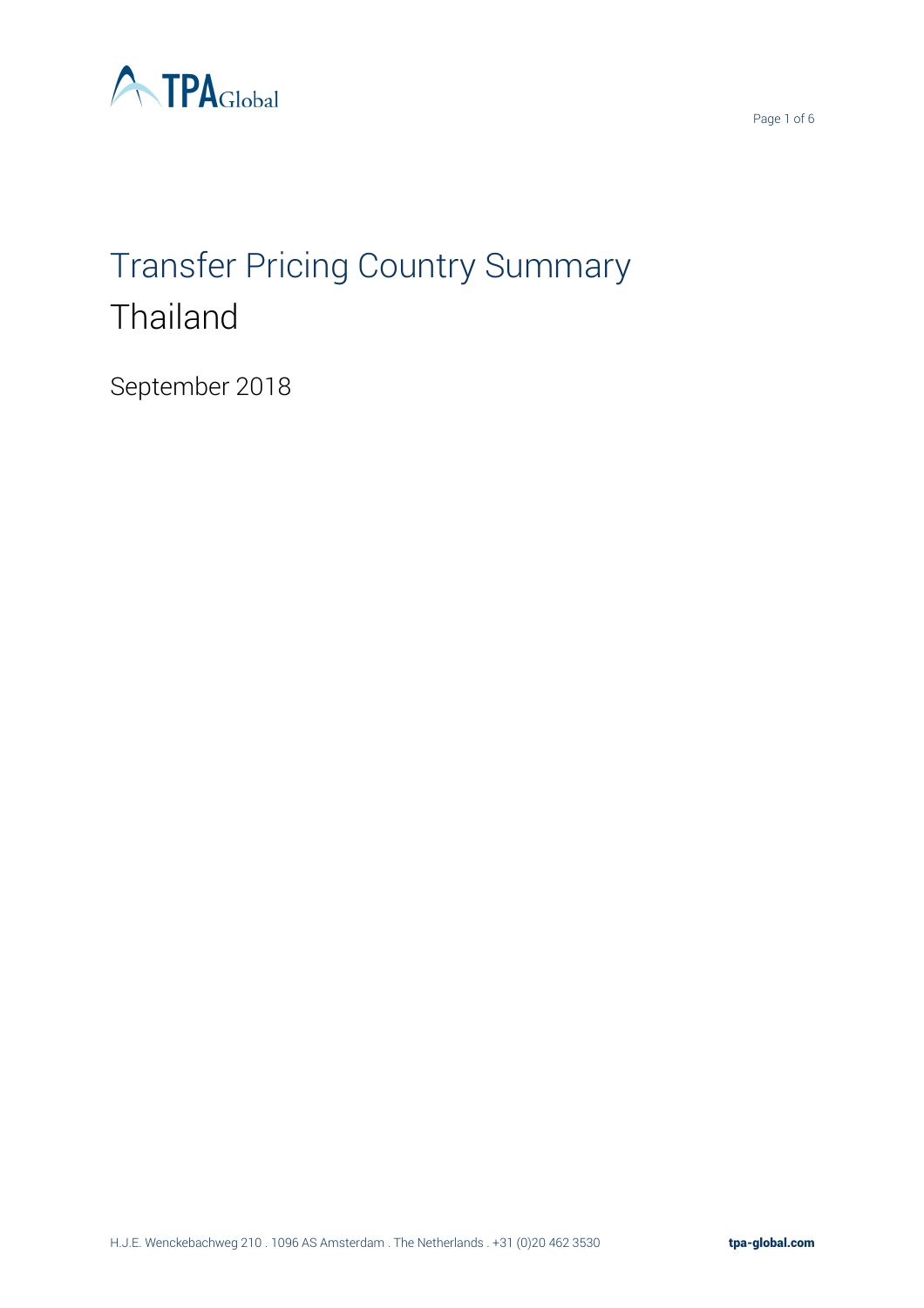

# Legislation

## Existence of Transfer Pricing Laws/Guidelines

The legal framework for transfer pricing was introduced by the Revenue Department, in Section 65 bis (4) (7), Section 65 ter, and Section 70 of the Thai Revenue Code, Double Tax Agreements between Thailand and other countries and the Standard Accounting No. 37 and 47.

There are no specific transfer pricing provisions under the Revenue Code. However, assessment officers can adjust the net profits by applying some general provisions of the Revenue Code. Examples of such provisions include:

Section 65 bis (4): assessment officer has the power to assess transactions at market value; Section 65 ter (13): expenses not exclusively expended for profit making are to be disallowed; Section 65 ter (14): expenses not exclusively expended for the purpose of a business in Thailand are to be disallowed

On May 16, 2002, transfer pricing guidelines were published by the Thai Revenue Department, under the Departmental Instruction No. Paw. 113/2545, providing guidance on the determination of the market price, methodology in calculating the market price , establishment of the market price and the required transfer pricing documents. In general, Thailand follows the OECD Transfer Pricing Guidelines in general.

On 3 January 2018, the Thai Cabinet approved the draft transfer pricing act (the Draft Act) that will add specific transfer pricing provisions to the Revenue Code. This approval follows a public hearing held in July 2017 on the first draft Act that was approved in principle in May 2015.

## Definition of Related Party

The Departmental Instruction No. Paw. 113/2545 adopts the OECD Guidelines regarding the definition of the related party. Specifically, a related party is defined as:

- I. A legal entity that either directly or indirectly holds 50% or more of the total shares of another legal entity;
- II. A legal entity of which 50% or more of its total shares are held either directly or indirectly by a shareholder or partner that also directly or indirectly holds 50% or more of total shares of another legal entity; or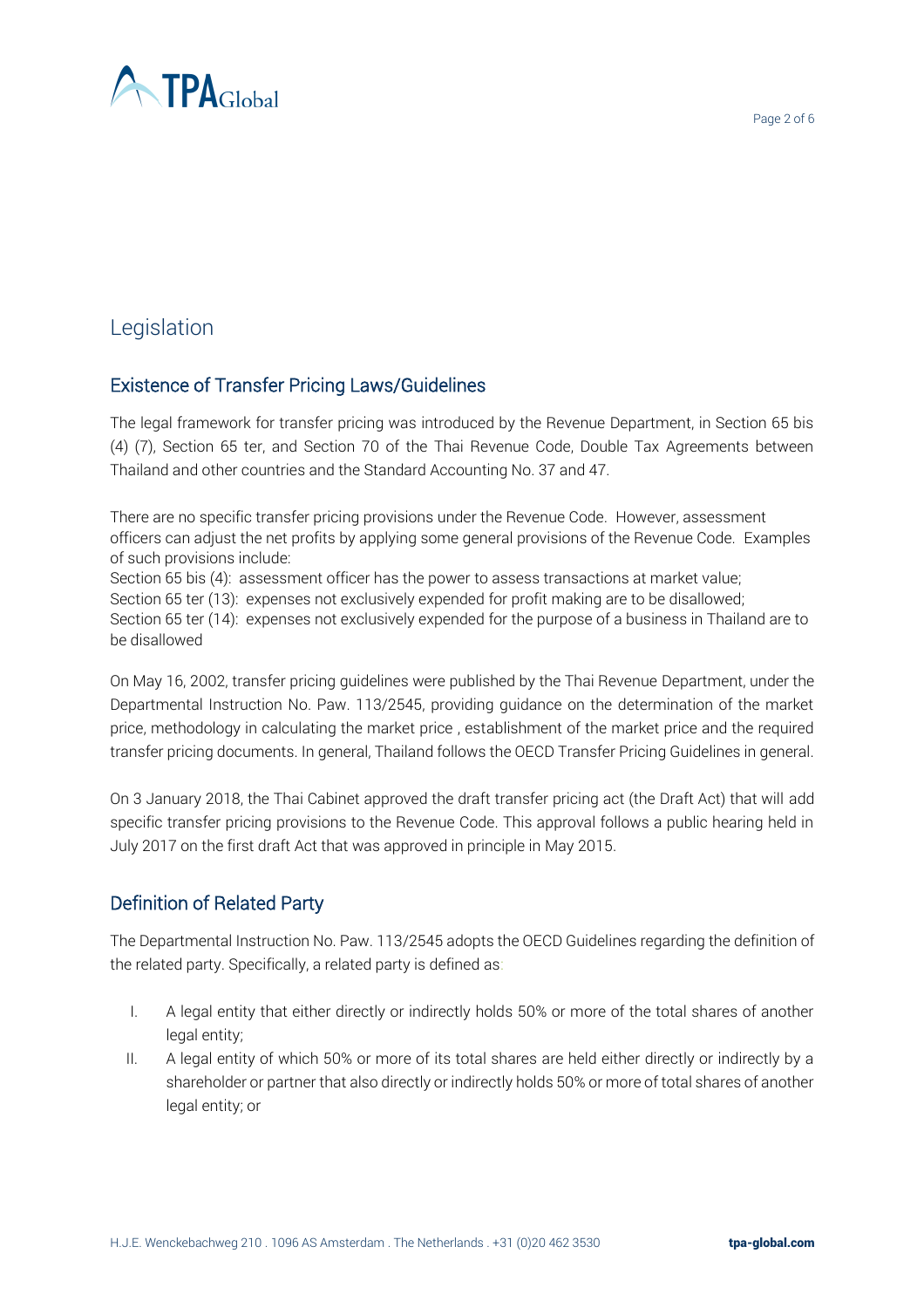

III. A legal entity that has a dependent relationship with another legal entity in terms of capital, management, or control, to the extent that one entity cannot be operated independently from the other.

# Transfer Pricing Scrutiny

Tax audit on transfer pricing is common in Thailand. A company can be audited in terms of transfer pricing if it fails to disclose required and/or related-party transaction documents or does not meet the requirement for transfer pricing filing to the tax authority. Since 2006, the Thai Revenue Department has enforced more audit activities in transfer pricing.

In general, the Thai Revenue Department conducts company visits to examine business operations. If any transactions triggering further scrutiny, such as the deductibility of expenses resulting from intragroup transactions, further verification will be carried out.

The main issues that could lead to a transfer pricing investigation are: net operating loss position, profit margins that differ substantially from other comparable industries; and high intercompany charges for management services, royalties, intangible assets, or cost allocation, etc.

#### Authority to assess transfer pricing adjustments

Taxable income and deductions associated in relation to related-party transactions that were not at arm's length are granted full authority to be adjusted by tax authorities. The tax authority have the authority to request additional documents within five years of the submission deadline.

Taxpayers deemed with overpaid taxes on related-party transactions due to a transfer-pricing assessment will be relieved the double tax that results from such adjustments. Thereby, taxpayers have the right to file a tax refund claim within 60 days after receiving notification of the tax assessment results. They are also able to hand in 3 years of the deadline for filing an annual corporate income tax return.

#### Transfer Pricing Penalties

There is no specific transfer pricing penalty. General Corporate Tax penalty scheme is applied. A penalty of up to 100 percent of the additional corporate tax and interest surcharges of 1.5 percent per month may apply on outstanding tax. No interest is charged on penalties. Tax underpayment will be charged with the normal corporate tax rate of 20%.

Failure to provide the required transfer pricing disclosure statement or the filing of incomplete or false statements in the disclosure statement (and supporting documents) will result in penalties of Baht200,000 (US\$6,200).

A 100 percent tax penalty can be charged on the additional tax payable, if any. This penalty can be reduced up to 50% or even waived if the assessment officer is of the opinion that the taxpayer had no intention of evading taxes, and has cooperated fully during the tax audit.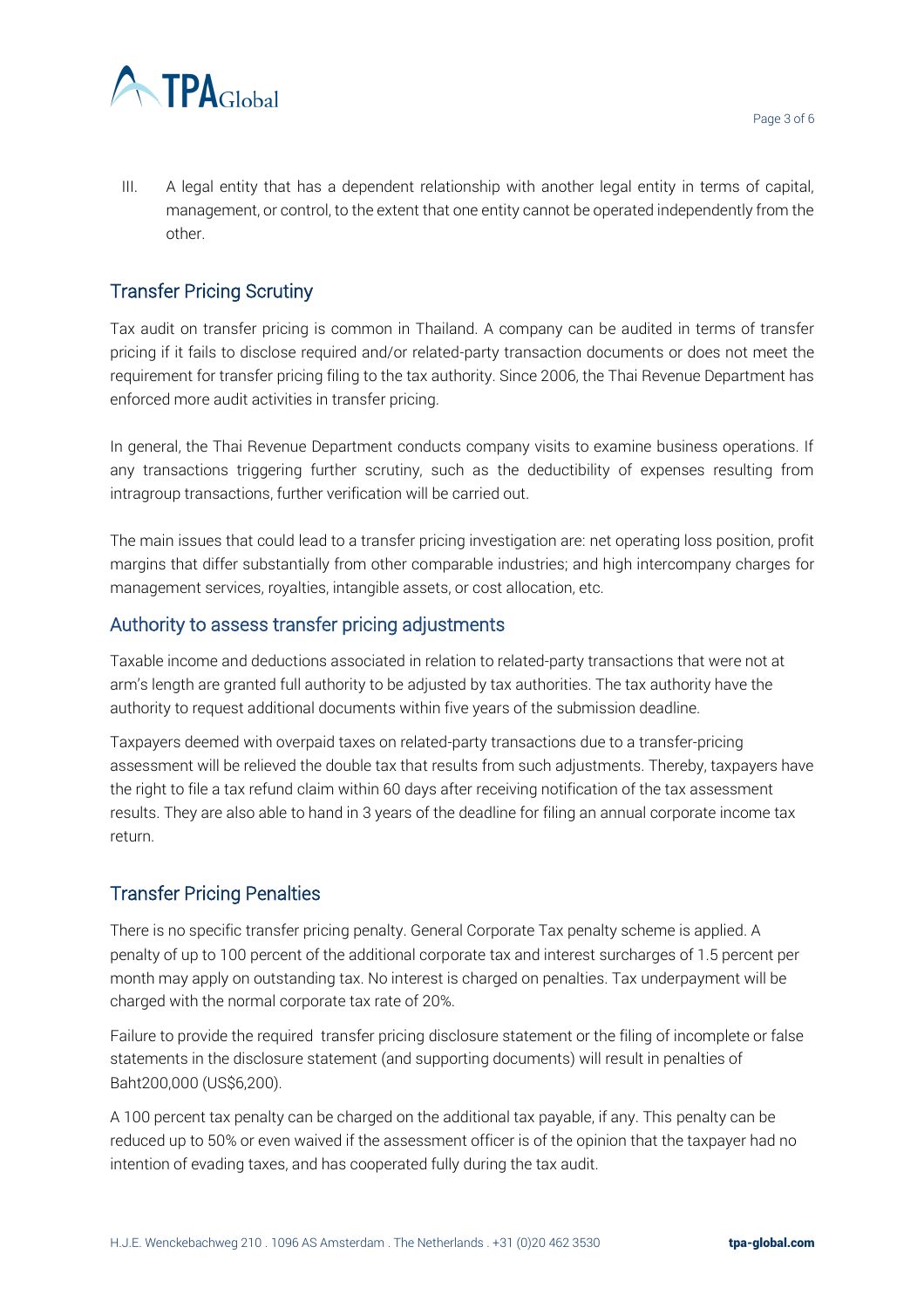

# Advance Pricing Agreement (APA)

Only Bilateral APA is accepted. The effective period of an APA is between 3 to 5 accounting periods. In essence, the last day of the first accounting period must be within or after the date of the submission of APA application.

To apply for an APA, a number of documentations are required. The detailed description is stated under the guidance on APA process of the Thai Revenue Department. Any documents related to APA must be provided by the taxpayer to the Revenue Department within 7 working days from the date the documentation have been delivered to the foreign tax authority.

The duration to conclude a bilateral APA is within 3 months since the date of filing the request. If the taxpayer wishes to withdraw the APA application, it must do so via a written request before the APA becomes effective. In some cases, the Revenue Department can terminate the APA because it is extremely time-consuming in Thailand.

No fee is charged on APA.

# Documentation and Disclosure Requirements

#### Tax Return Disclosures

No disclosure of the existence or non-existence of transfer pricing documentation is required to be submitted with a tax return. However, when Under the Thai Federation of Accounting Professions and Securities and Exchange Commission (SEC) regulations, listed companies must disclose the related party transactions in their annual reports. Non-listed companies are not required to disclose related party transactions in their annual reports.

Taxpayers who are deemed to be related parties under the definition and have annual income lower than 30 million Baht (US\$930,000), or higher based on the Ministerial Regulations to be released with the Act, will be required to prepare and file a transfer-pricing disclosure form together with its annual corporate income tax return within 150 days of the last date of the accounting period. Taxpayers are required to prepare and file a disclosure statement with the annual corporate income tax return. The required statement must include, but is not limited to, descriptions of relationships of relevant related parties in terms of ownership, management or control and the total related-party value(s). Other information which may be prescribed in a notification issued can also be required by the Director-General of the Revenue Department.

#### Level of Documentation

The following documents are required under the Departmental Instruction No. Paw. 113/2545: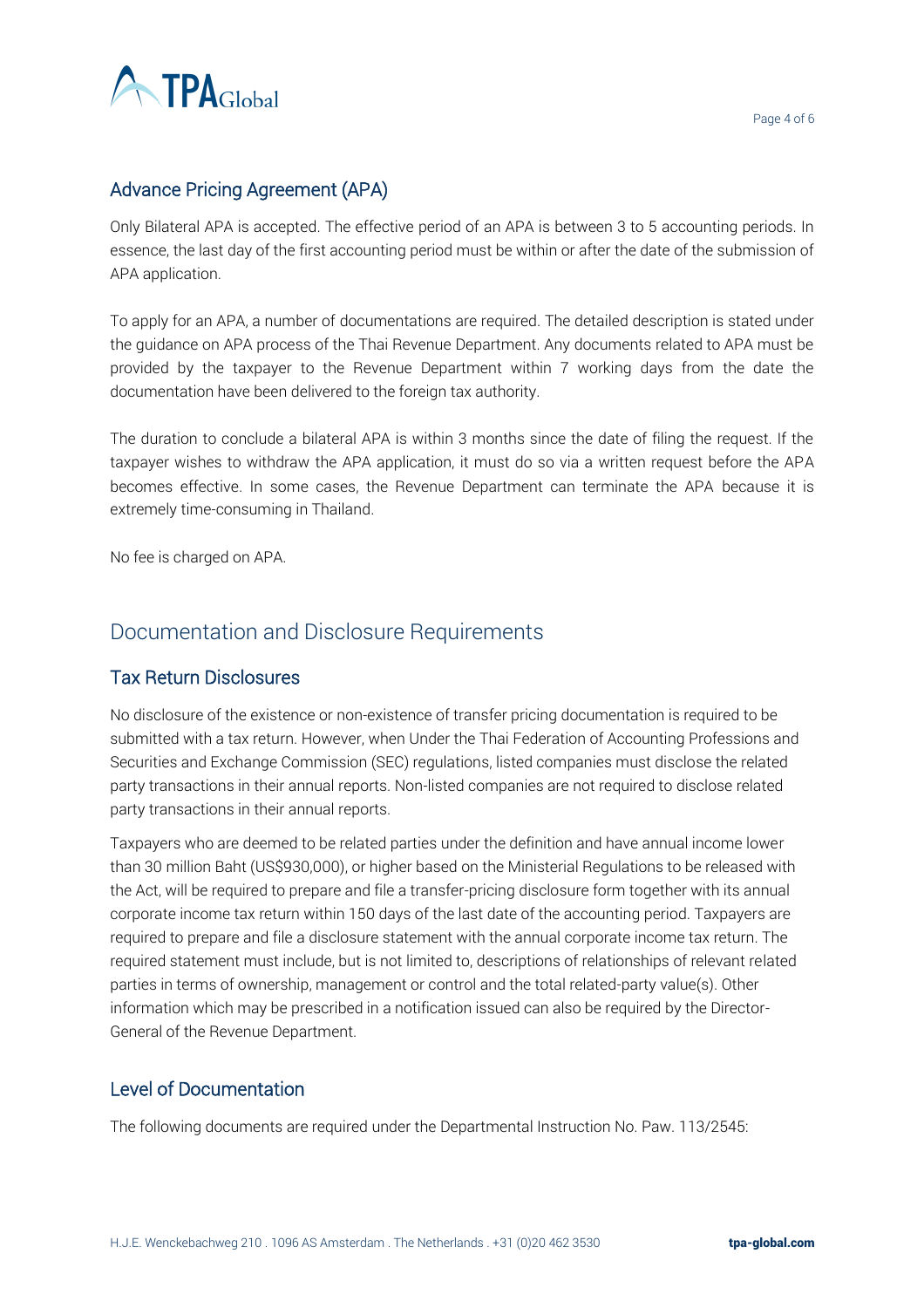

- 1. Documentation indicating the structure and relationship between business entities within the same group, including the structure and nature of business carried on by each entity;
- 2. Budgets, business plans and financial projections;
- 3. Documentation indicating taxpayers' business strategies as well as the reasons for adopting such strategies;
- 4. Documentation indicating sales and operating results and the nature of its transactions with business entities within the same group;
- 5. Documentation indicating the reasons for entering into international transactions with business entities within the same group;
- 6. Pricing policies, product profitability, relevant market information and profit sharing of each business entity. Consideration should be given to functions performed, asset utilized and risks assumed of the related business entities;
- 7. Documentation supporting selection of a particular pricing method;
- 8. Where several methods are considered, documentation indicating details of the methods apart from the method stated in 7 and the reasons for rejection of these methods. These documents should be created at the same time the decision is made to select the method in 7;
- 9. Documentation used as evidence indicating the negotiation positions taken by the taxpayer in relation to the transaction with business entities within the same group and the basis for those negotiating positions;
- 10. Other related documentation in determining the transfer price (if any).

## Record Keeping

The documentation should be contemporaneous.

## Language for Documentation

APA documents must be in Thai. English is also accepted unless otherwise required by the tax officers to be translated in Thai.

#### Small and Medium Sized Enterprises (SMEs)

There are no specific rules concerning Small and Medium Enterprises.

#### Deadline to Prepare Documentation

There is no requirement on periodic document preparation; however, documents related to transfer pricing must be updated at the time of transfer pricing transactions. Thus, the preparation should be contemporaneous and should be made available when requested by tax authorities.